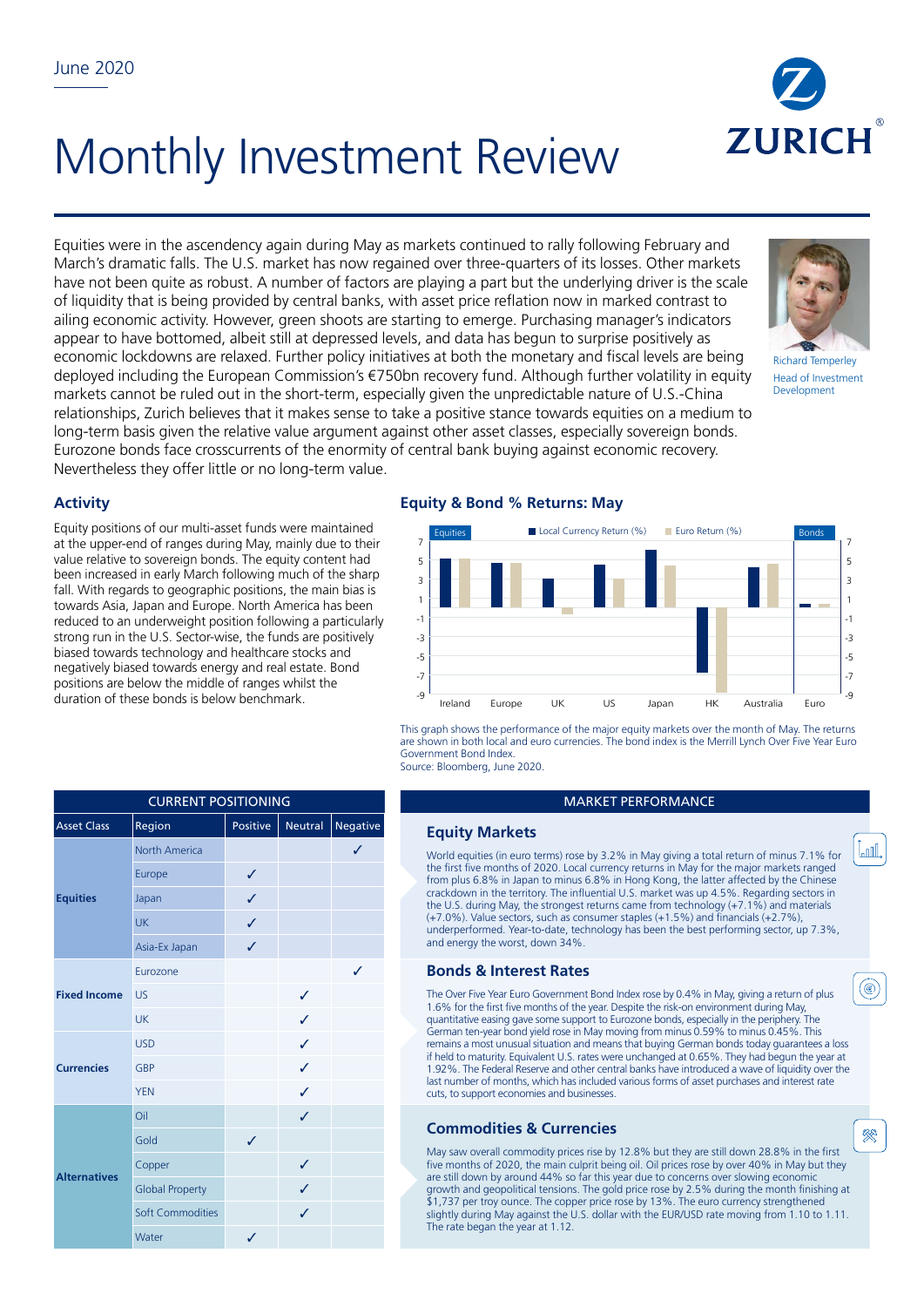| Zurich Life Annualised Performance            |                 | Annualised |            |            |                    |                    |                    |                             |  |
|-----------------------------------------------|-----------------|------------|------------|------------|--------------------|--------------------|--------------------|-----------------------------|--|
| to June 2020                                  | Year to<br>Date | 1<br>Year  | 3<br>Years | 5<br>Years | 10<br>Years        | 15<br>Years        | 20<br>Years        | <b>Fund Size</b><br>(Euros) |  |
| Prisma Multi-Asset Funds                      |                 |            |            |            |                    |                    |                    |                             |  |
| Prisma <sup>2</sup>                           | $-1.2%$         | 0.6%       | 0.3%       | 0.3%       | <b>Not Started</b> | <b>Not Started</b> | Not Started        | 297,337,815                 |  |
| Prisma <sup>3</sup>                           | $-2.7%$         | 1.7%       | 1.5%       | 1.4%       | <b>Not Started</b> | <b>Not Started</b> | Not Started        | 1,169,829,557               |  |
| Prisma 4                                      | $-4.5%$         | 4.1%       | 3.7%       | 3.3%       | <b>Not Started</b> | <b>Not Started</b> | Not Started        | 1,474,670,815               |  |
| Prisma <sup>5</sup>                           | $-4.5%$         | 8.6%       | 6.1%       | 4.8%       | <b>Not Started</b> | Not Started        | Not Started        | 768,762,208                 |  |
| Prisma Max <sup>*</sup>                       | $-2.9%$         | 11.7%      | 7.2%       | 5.3%       | <b>Not Started</b> | <b>Not Started</b> | Not Started        | 67,630,276                  |  |
| Managed Funds                                 |                 |            |            |            |                    |                    |                    |                             |  |
| Cautiously Managed                            | $-1.2%$         | 5.2%       | 3.2%       | 3.1%       | 6.3%               | <b>Not Started</b> | Not Started        | 466,025,948                 |  |
| <b>Sector Average</b>                         | $-5.0%$         | $-0.5%$    | 0.3%       | 0.8%       | 3.1%               | 2.8%               | 2.8%               |                             |  |
| <b>Balanced</b>                               | $-1.1%$         | 9.6%       | 5.4%       | 4.8%       | 8.6%               | 6.7%               | 5.3%               | 1,760,371,396               |  |
| <b>Sector Average</b>                         | $-7.6%$         | 0.3%       | 1.2%       | 1.2%       | 5.7%               | 3.9%               | 2.9%               |                             |  |
| Performance                                   | $-1.3%$         | 11.2%      | 6.7%       | 5.7%       | 9.3%               | 7.1%               | 5.4%               | 1,432,907,729               |  |
| Dynamic                                       | $-1.7%$         | 12.1%      | 7.1%       | 6.1%       | 9.8%               | 7.5%               | 5.5%               | 1,621,192,916               |  |
| <b>FinEx Sector Average</b>                   | $-9.3%$         | $-0.7%$    | 1.1%       | 1.6%       | 6.1%               | 4.1%               | 3.1%               |                             |  |
| <b>Protected Funds</b>                        |                 |            |            |            |                    |                    |                    |                             |  |
| Protected 70                                  | $-4.8%$         | 4.9%       | 2.3%       | 1.2%       | 4.7%               | <b>Not Started</b> | <b>Not Started</b> | 18,777,290                  |  |
| Protected 80                                  | $-4.1%$         | 2.1%       | 0.4%       | $-0.4%$    | 2.5%               | <b>Not Started</b> | <b>Not Started</b> | 29,501,254                  |  |
| Cash                                          |                 |            |            |            |                    |                    |                    |                             |  |
| Secure                                        | 0.0%            | 0.0%       | 0.0%       | 0.0%       | 0.1%               | 0.9%               | 1.4%               | 167,786,266                 |  |
| Cash Fund                                     | $-0.4%$         | $-0.8%$    | $-0.8%$    | $-0.8%$    | $-0.5%$            | <b>Not Started</b> | <b>Not Started</b> | 1,056,241,849               |  |
| <b>FinEx Sector Average</b>                   | $-0.3%$         | $-0.7%$    | $-0.6%$    | $-0.4%$    | 0.0%               | 0.8%               | 1.2%               |                             |  |
| <b>Bond</b>                                   |                 |            |            |            |                    |                    |                    |                             |  |
| Global Corporate Bond (JP Morgan)             | 0.6%            | 4.5%       | 1.8%       | 2.0%       | <b>Not Started</b> | <b>Not Started</b> | <b>Not Started</b> | 9,480,177                   |  |
| Global Government Bond (JP Morgan)            | 4.1%            | 5.2%       | 2.3%       | 2.0%       | <b>Not Started</b> | <b>Not Started</b> | Not Started        | 1,423,518                   |  |
| Indexed Eurozone Government Bond (BlackRock)* | $-0.4%$         | 2.5%       | 2.5%       | 2.3%       | <b>Not Started</b> | Not Started        | <b>Not Started</b> | 9,875,653                   |  |
| <b>Active Fixed Income</b>                    | 0.0%            | 2.7%       | 1.90%      | 1.90%      | 4.70%              | 4.60%              | 5.70%              | 222,565,200                 |  |
| Inflation-Linked Bond                         | $-4.2%$         | $-0.1%$    | 0.50%      | 0.30%      | 0.80%              | <b>Not Started</b> | <b>Not Started</b> | 5,603,149                   |  |
| Long Bond                                     | 2.1%            | 7.8%       | 5.1%       | 3.6%       | 6.5%               | 5.5%               | Not Started        | 68,298,245                  |  |
| <b>FinEx Sector Average</b>                   | $-0.5%$         | 3.6%       | 2.4%       | 2.0%       | 3.6%               | 3.5%               | 4.3%               |                             |  |
| Absolute Return/Diversified Assets Funds      |                 |            |            |            |                    |                    |                    |                             |  |
| Global Targeted Returns Fund (Invesco)        | $-0.4%$         | 0.4%       | $-1.8%$    | $-0.3%$    | <b>Not Started</b> | <b>Not Started</b> | Not Started        | 37,888,494                  |  |
| Dynamic Diversified Growth (BlackRock)        | $-1.7%$         | 2.6%       | 1.7%       | 0.7%       | <b>Not Started</b> | <b>Not Started</b> | <b>Not Started</b> | 11,152,649                  |  |
| <b>Active Asset Allocation</b>                | $-4.3%$         | 4.6%       | 4.1%       | 3.50%      | <b>Not Started</b> | <b>Not Started</b> | <b>Not Started</b> | 535,638,671                 |  |
| <b>Commodity Funds</b>                        |                 |            |            |            |                    |                    |                    |                             |  |
| Gold                                          | 15.2%           | 32.9%      | 10.6%      | 6.8%       | 4.0%               | Not Started        | <b>Not Started</b> | 167,978,017                 |  |
| Indexed Global Energy and Metals              | $-16.0%$        | $-9.9%$    | $-1.2%$    | $-4.9%$    | $-2.8%$            | <b>Not Started</b> | <b>Not Started</b> | 10,338,504                  |  |
| Equity Funds (Global)                         |                 |            |            |            |                    |                    |                    |                             |  |
| 5 Star 5                                      | $-3.3%$         | 11.6%      | 7.5%       | 5.8%       | 9.0%               | 6.8%               | <b>Not Started</b> | 207,830,764                 |  |
| <b>International Equity</b>                   | $-2.0%$         | 13.3%      | 7.8%       | 6.7%       | 10.5%              | 8.1%               | 4.8%               | 2,831,330,087               |  |
| Global Select (Threadneedle)                  | $-2.6%$         | 13.8%      | 10.5%      | 8.4%       | 11.7%              | 8.9%               | <b>Not Started</b> | 10,499,756                  |  |
| Indexed Global Equity (BlackRock)*            | $-5.8%$         | 7.9%       | 6.6%       | 6.2%       | Not Started        | <b>Not Started</b> | <b>Not Started</b> | 119,149,980                 |  |
| <b>FinEx Sector Average</b>                   | $-11.1%$        | 0.2%       | 2.1%       | 2.4%       | 7.7%               | 5.4%               | 2.6%               |                             |  |
| Equity Funds (European)                       |                 |            |            |            |                    |                    |                    |                             |  |
| 5 Star 5 Europe                               | $-13.5%$        | 2.4%       | 1.3%       | 3.3%       | 9.7%               | 7.4%               | <b>Not Started</b> | 95,440,597                  |  |
| European Select (Threadneedle)                | $-5.7%$         | 8.1%       | 4.1%       | 3.9%       | 11.3%              | 8.5%               | <b>Not Started</b> | 8,969,049                   |  |
| <b>FinEx Sector Average</b>                   | $-11.9%$        | 0.2%       | $-0.7%$    | 0.4%       | 7.0%               | 5.2%               | 2.7%               |                             |  |
| Equity Funds (Euro)                           |                 |            |            |            |                    |                    |                    |                             |  |
| <b>Eurozone Equity</b>                        | $-13.3%$        | $-1.1%$    | $-0.6%$    | 1.7%       | 7.6%               | 6.7%               | <b>Not Started</b> | 71,912,653                  |  |
| Indexed Eurozone Equity (BlackRock)*          | $-11.7%$        | $-0.9%$    | $-0.6%$    | 1.6%       | <b>Not Started</b> | <b>Not Started</b> | <b>Not Started</b> | 7,513,771                   |  |
| <b>Sector Average</b>                         | $-14.9%$        | $-4.7%$    | $-2.7%$    | $-0.4%$    | 5.5%               | 3.4%               | 2.0%               |                             |  |
| Equity Funds (Irish)                          |                 |            |            |            |                    |                    |                    |                             |  |
| <b>Irish Equity</b>                           | $-16.6%$        | 1.4%       | $-1.9%$    | 2.4%       | 10.8%              | 3.0%               | <b>Not Started</b> | 14, 167, 971                |  |
| <b>FinEx Sector Average</b>                   | $-16.6%$        | $-2.0%$    | $-4.4%$    | $-0.9%$    | 7.9%               | 1.0%               | 2.5%               |                             |  |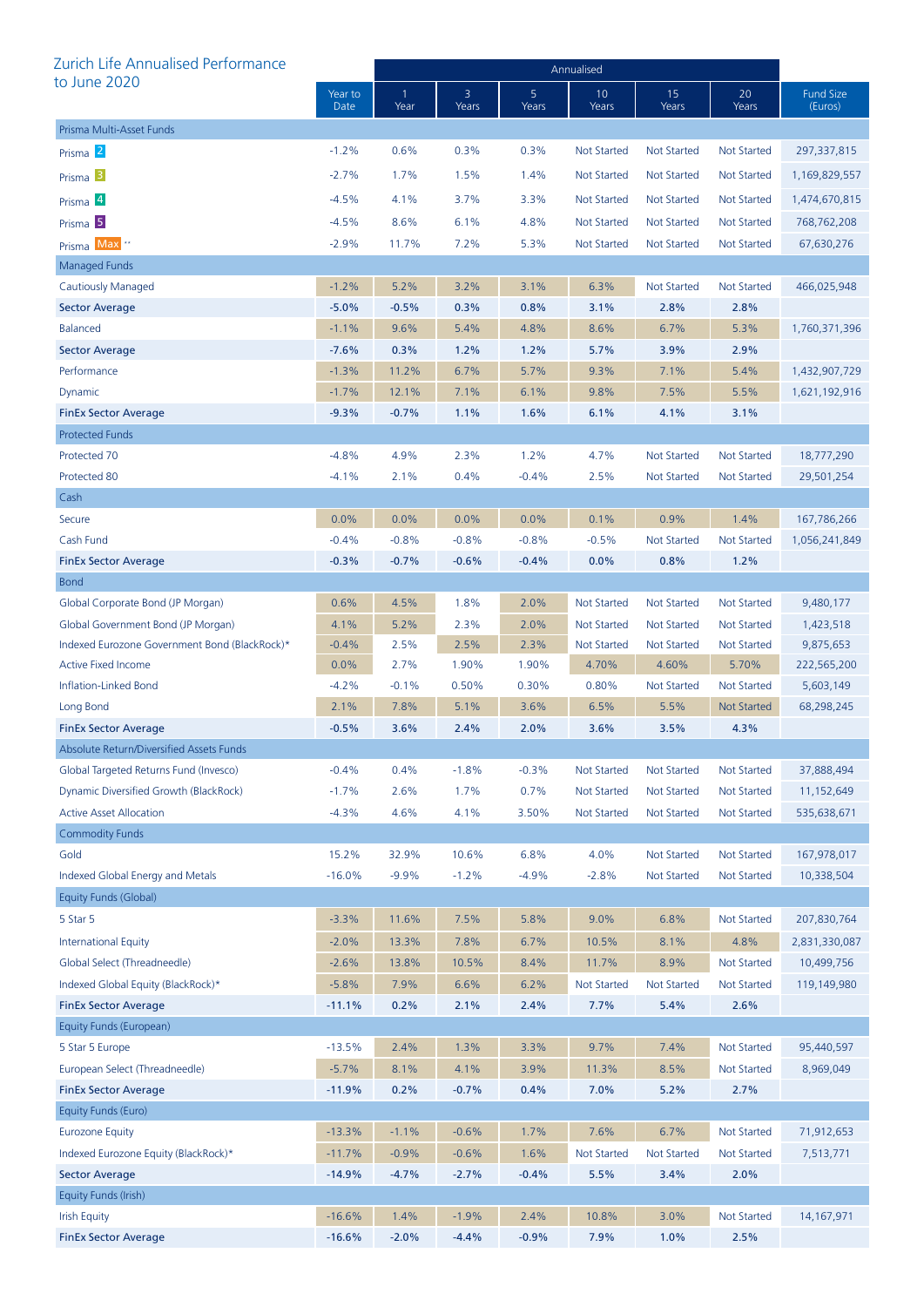|                                                                  |                 | Annualised |                    |                    |                    |                    |                    |                             |
|------------------------------------------------------------------|-----------------|------------|--------------------|--------------------|--------------------|--------------------|--------------------|-----------------------------|
|                                                                  | Year to<br>Date | -1<br>Year | 3<br>Years         | 5<br>Years         | 10<br>Years        | 15<br>Years        | 20<br>Years        | <b>Fund Size</b><br>(Euros) |
| Equity Fund (American)                                           |                 |            |                    |                    |                    |                    |                    |                             |
| 5 Star 5 Americas                                                | 4.1%            | 21.6%      | 13.6%              | 10.7%              | 12.7%              | 10.1%              | <b>Not Started</b> | 76,522,765                  |
| American Select (Threadneedle)                                   | $-0.1%$         | 18.1%      | 11.5%              | 9.9%               | 13.7%              | 10.1%              | <b>Not Started</b> | 11,717,265                  |
| <b>FinEx Sector Average</b>                                      | $-5.4%$         | 9.1%       | 7.7%               | 6.9%               | 12.0%              | 8.1%               | 4.0%               |                             |
| Equity Funds (Far East Asia)                                     |                 |            |                    |                    |                    |                    |                    |                             |
| 5 Star 5 Asia Pacific                                            | $-14.4%$        | $-3.6%$    | 0.6%               | 2.7%               | 6.0%               | 5.7%               | <b>Not Started</b> | 63,560,668                  |
| <b>Asia Pacific Equity</b>                                       | $-16.0%$        | $-7.0%$    | 0.6%               | 1.8%               | 6.3%               | <b>Not Started</b> | <b>Not Started</b> | 8,229,140                   |
| <b>FinEx Sector Average</b>                                      | $-15.0%$        | $-6.4%$    | $-0.4%$            | $-0.4%$            | 4.5%               | 5.6%               | 4.6%               |                             |
| Equity Funds (High Yield)                                        |                 |            |                    |                    |                    |                    |                    |                             |
| Dividend Growth                                                  | $-24.2%$        | $-11.2%$   | $-3.9%$            | $-0.7%$            | 7.4%               | <b>Not Started</b> | Not Started        | 169,376,267                 |
| <b>FinEx Sector Average</b>                                      | $-11.1%$        | 0.2%       | 2.1%               | 2.4%               | 7.7%               | 5.4%               | 2.6%               |                             |
| Equity Funds (Emerging Market)                                   |                 |            |                    |                    |                    |                    |                    |                             |
| Emerging Markets Opportunities (JP Morgan)                       | $-18.5%$        | $-4.1%$    | 2.7%               | 2.4%               | <b>Not Started</b> | <b>Not Started</b> | Not Started        | 5,957,377                   |
| Indexed Emerging Market Equity Fund (BlackRock)                  | $-16.1%$        | $-5.1%$    | $-0.8%$            | 0.4%               | <b>Not Started</b> | <b>Not Started</b> | <b>Not Started</b> | 2,392,416                   |
| <b>Sector Average</b>                                            | $-16.9%$        | $-9.0%$    | $-2.2%$            | $-1.5%$            | 1.1%               | 6.3%               | <b>Not Started</b> |                             |
| Equity Funds (Specialist)                                        |                 |            |                    |                    |                    |                    |                    |                             |
| Indexed Top Tech 100                                             | 10.6%           | 34.6%      | 18.8%              | 16.3%              | 19.4%              | 13.9%              | <b>Not Started</b> | 87,803,993                  |
| <b>FinEx Sector Average</b>                                      | $-4.6%$         | 5.0%       | 3.6%               | 1.7%               | 3.7%               | 3.2%               | 0.6%               |                             |
| <b>Property Funds</b>                                            |                 |            |                    |                    |                    |                    |                    |                             |
| <b>Property Fund</b>                                             | $-8.1%$         | $-4.5%$    | <b>Not Started</b> | <b>Not Started</b> | <b>Not Started</b> | <b>Not Started</b> | <b>Not Started</b> | 45,390,865                  |
| Indexed European (Ex-UK) Property                                | $-20.2%$        | $-12.1%$   | $-1.0%$            | 2.7%               | 8.2%               | <b>Not Started</b> | <b>Not Started</b> | 98,923,722                  |
| Indexed Australasia Property                                     | $-21.8%$        | $-18.8%$   | $-2.1%$            | $-0.6%$            | 5.4%               | <b>Not Started</b> | <b>Not Started</b> | 80, 167, 667                |
| Sector Average                                                   | $-10.3%$        | $-7.6%$    | 0.2%               | 1.7%               | 3.6%               | 0.5%               | 2.9%               |                             |
| <b>Dimensional Funds</b>                                         |                 |            |                    |                    |                    |                    |                    |                             |
| Global Short-term Investment Grade Fixed Income<br>(Dimensional) | $-1.6%$         | $-1.4%$    | <b>Not Started</b> | <b>Not Started</b> | <b>Not Started</b> | <b>Not Started</b> | <b>Not Started</b> | 263,542                     |
| Euro Inflation Linked Int Duration Fixed Income<br>(Dimensional) | $-3.7%$         | $-2.0%$    | <b>Not Started</b> | Not Started        | <b>Not Started</b> | Not Started        | <b>Not Started</b> | 6,518,742                   |
| World Equity (Dimensional)                                       | $-13.9%$        | $-1.4%$    | <b>Not Started</b> | Not Started        | <b>Not Started</b> | Not Started        | Not Started        | 9,731,134                   |
| Global Short Fixed Income (Dimensional)                          | $-0.3%$         | $-0.5%$    | Not Started        | Not Started        | <b>Not Started</b> | Not Started        | <b>Not Started</b> | 3,100,936                   |
| World Allocation 20/80 (Dimensional)                             | $-2.9%$         | $-0.4%$    | Not Started        | Not Started        | <b>Not Started</b> | <b>Not Started</b> | Not Started        | 11,189,167                  |
| World Allocation 40/60 (Dimensional)                             | $-5.7%$         | $-0.5%$    | Not Started        | Not Started        | <b>Not Started</b> | <b>Not Started</b> | <b>Not Started</b> | 23,838,023                  |
| World Allocation 60/40 (Dimensional)                             | $-8.4%$         | $-0.6%$    | Not Started        | Not Started        | Not Started        | Not Started        | Not Started        | 24,542,892                  |
| World Allocation 80/20 (Dimensional)                             | $-12.2%$        | $-2.2%$    | <b>Not Started</b> | <b>Not Started</b> | <b>Not Started</b> | <b>Not Started</b> | Not Started        | 7,168,598                   |
| <b>Funds Closed to New Business</b>                              |                 |            |                    |                    |                    |                    |                    |                             |
| <b>Indexed Eurozone Property</b>                                 | $-22.5%$        | $-16.4%$   | $-1.9%$            | 1.7%               | 7.2%               | 3.9%               | Not Started        | 13,966,716                  |
| Indexed India Equity                                             | $-22.5%$        | $-24.6%$   | $-5.7%$            | $-2.9%$            | 0.5%               | <b>Not Started</b> | <b>Not Started</b> | 6,269,780                   |
| Income Opportunity (JP Morgan)                                   | $-1.7%$         | $-2.1%$    | $-1.4%$            | $-0.3%$            | <b>Not Started</b> | <b>Not Started</b> | <b>Not Started</b> | 4,242,526                   |
| <b>Diversified Assets</b>                                        | $-9.9%$         | $-2.8%$    | 1.5%               | 0.9%               | 4.9%               | <b>Not Started</b> | <b>Not Started</b> | 9,766,547                   |
| Earth Resources                                                  | $-18.8%$        | $-5.6%$    | 1.8%               | $-4.2%$            | $-2.7%$            | <b>Not Started</b> | Not Started        | 3,660,162                   |
| <b>Green Resources</b>                                           | $-0.2%$         | 25.9%      | 17.1%              | 5.6%               | 3.0%               | <b>Not Started</b> | <b>Not Started</b> | 4,879,669                   |

Source: Financial Express as at 01/06/2020.

Annual management charges (AMC) apply. The fund returns shown are net of the AMC deducted by each provider in their unit prices. This will vary for each provider, and any difference will impact the relative performance of the funds shown. The fund returns are based on an investment in the funds and do not represent the returns achieved by individual policies linked to the funds. These fund returns may be before the full AMC is applied to a policy. The actual returns on policies linked to the specified fund will be lower because of the effects of charges and in some cases a higher management charge.

Performance using most recent data available.

\*\* Prisma Max was previously called Prisma 6.

Figures highlighted in beige indicate where the Zurich Life fund has outperformed the sector average.

**Warning: Past performance is not a reliable guide to future performance. Warning: The value of your investment may go down as well as up. Warning: Benefits may be affected by changes in currency exchange rates. Warning: If you invest in this fund you may lose some or all of the money you invest.**